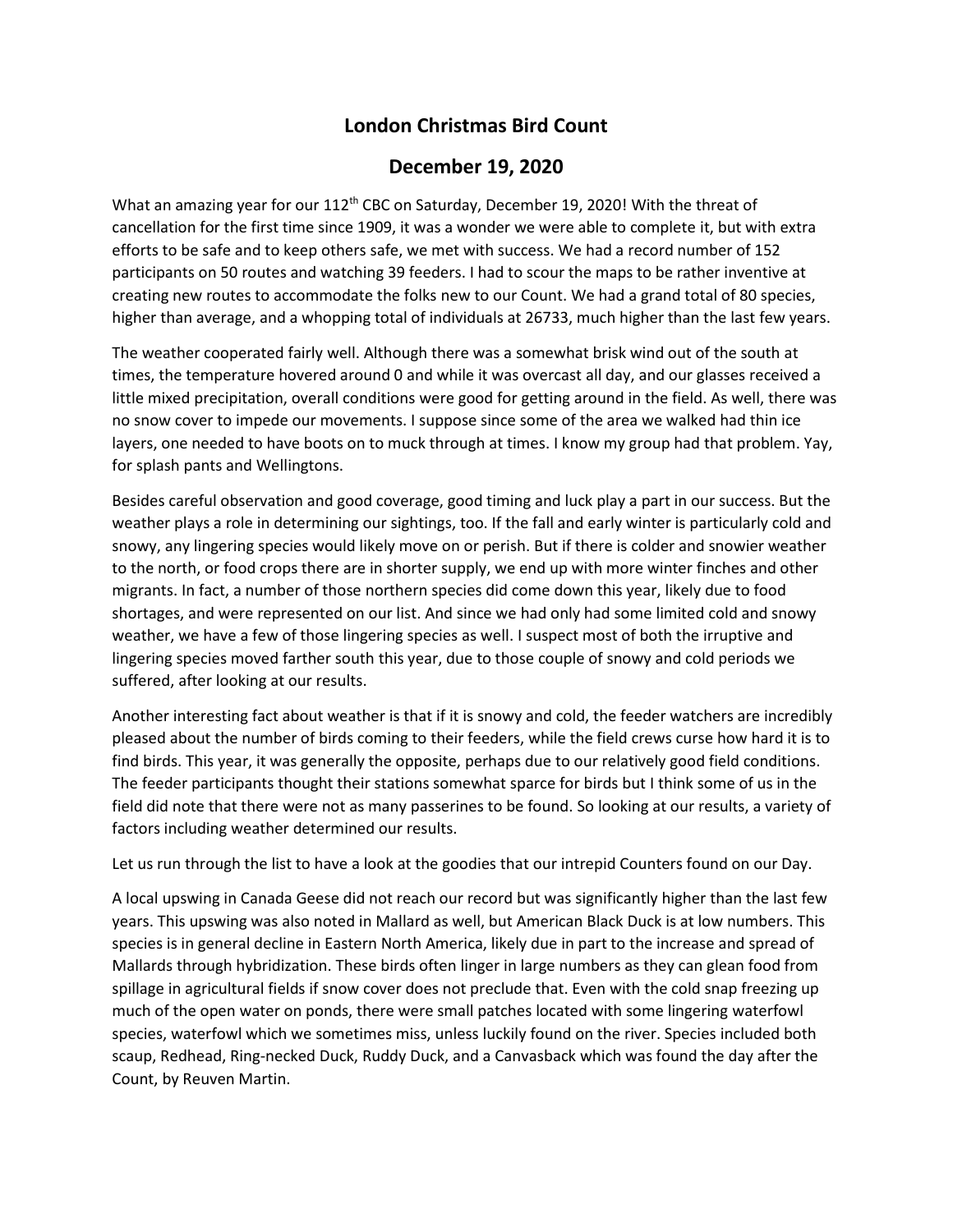Of note, three swan species were recorded, but Tundra Swan was found the day after the Count, by Laure Neish at Komoka putting on our Count Week list. In the week following the Count Period, there have been many flocks of that species travelling through, perhaps owing to recent cold and snow to the north. We have breeding Mute Swans at Komoka, and the number had climbed to 8. I was driving by the day before the Count and had noticed 9 but did not check them closely. Reuven found a Trumpeter Swan the day after the Count, so I raced over to see that indeed one of the 9 was a Trumpeter. The group doing the area had noted that two swans were sleeping with their heads tucked, avoiding identification. But Mhairi McFarlane amazingly had taken a picture of the sleeping swans and by blowing the pictures up, we could see a couple of unmistakable details which made one of those sleeping swans the missing Trumpeter.

Wild Turkeys must have had a successful breeding season, as the numbers were double last year's numbers. The trend of other gallinaceous species continues at a low ebb, with no others found.

A fortunate find for the McCrae party on the North Branch of the Thames east of Richmond was a Piedbilled Grebe. No Sandhill Cranes appeared to be lingering, even though a good number passed through the area in the fall. Great Blue Herons were in much lower numbers this year.

Gulls were well-represented. There was a slight decline in number of Herring Gulls, but an amazing increase in the numbers of Ring-billed, with many at the dump but also a good number along the Thames River. Other rarer gulls such as Glaucous, Lesser Black-backed and Iceland were found at the dump by Reuven Martin, who is a welcome addition to the southeast driving route. Hopefully he will continue the successes of the former "Martin team" which used to do the dump years ago. Two hybrids gulls were seen in Count Week, both involving Herring Gull. Brandon Holden noted a Herring Gull x Glaucous Gull and a Herring Gull x Great Black-backed Gull at the dump on the  $18<sup>th</sup>$ .

Raptors were found in good numbers overall. Accipiter numbers are up sharply, as were Red-tails. The number of Merlins has risen since last year, probably owing to the fact they are nesting in our City. As well it was good to see so many Kestrels. A downtown Peregrine was noted by the Van Horik/Payne parties, and Reuven and Jason McGuire each reported one, in areas so separate and at different times, they are likely different birds. And we got a Northern Harrier, found by Julie Read and Claire McCann on the Komoka Creek flats. These are now encountered irregularly on the Count.

We had an abnormally high number of Bald Eagles this year at 46. It was a new record high count. It was extremely hard to collate the numbers as they do travel about a lot during the day and about 80 were reported. I look at sections of the river, and where known nests are located and the timing of the sightings and reported plumages to help with that. I think I have it about right, considering the River water was open and there were a lot of tasty lingering waterfowl, and they had accessibility to spawning fish, and given that we have at least 5 active nests that I know of. Adding to the ones we have nesting hereabouts, are the ones which have moved south to congregate in our area while conditions are good for them. Some folks reported congregations of them. We had 8 flying together over Komoka Creek.

Mourning Doves are back up a bit in numbers and more Rock Pigeons were also found this year. I think the relatively milder day allowed the latter species to be more out in the open. Often when it is very cold, they will hunker down in sheltered places and are not so visible. A greater number of kingfishers were noted, perhaps due to more field parties looking along water sources and more open water. As mentioned before, most running water was completely open.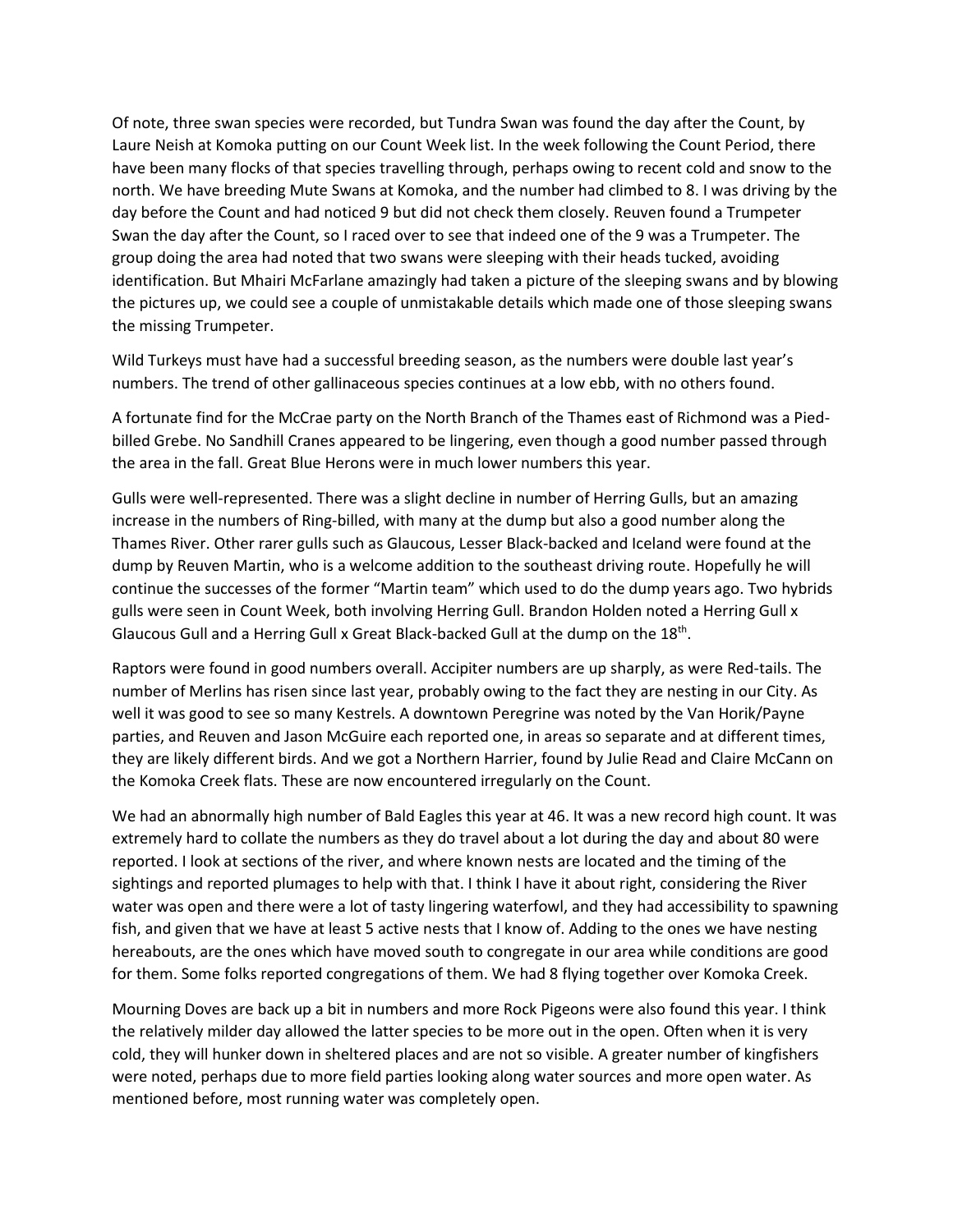Conditions for nocturnal observations of owls was good, at least in the morning and on my route, out of about 12 spots, we ended up with 9 screech and one Great Horned. However, the latter species was not found in as good numbers as usual in the field.

One notable owl was found. A Barred Owl was reported from Westminster Ponds on the day before the Count, but not seen on Count Day. However, as I looked at one of the field reports, I was gob smacked to see that one was seen on the Denstedt property near Komoka. Subsequent searches for the Westminster Ponds bird have turned it up a few times, but the one at the Denstedt property remains elusive for now. It is the first of its kind to be found on our Count Day, but in 2007 we did have it as a Count Week bird. There has been an irruption of that species in Southern Ontario this year.

We had several thrushes, with Robins leading the charge. We recorded well over 400 of these which is hundreds more than last year. Eastern Bluebirds occurred in about the same number as last year, mainly to the west of London. There was a Hermit Thrush reported from Springbank Park by the Welch party.

Perhaps because of having more feeder watchers, our numbers of feeder type birds were elevated this year. That includes the woodpeckers, as all the common ones were higher in number. We also found more Pileated than usual. While we did not have the luck of finding a Sapsucker on Count Day, there was one located after the Count in Gibbons Park, which means we have it during Count week. The number of Northern Flickers was down from several previous years.

Luckily, a Northern Shrike was added to our total species. It was found by a local birder, and reported to Bruce DeBoer in Killaly Flats when the two met.

Back to feeder birds. Jays, chickadees, nuthatches, cardinals, and others were all in higher numbers than last year, some of them significantly, but of course they were not all found at feeders, as our large number of parties were successful at uncovering troves of these great little wintering birds. Although we found considerably more Cardinals this year, we will not likely regain our once held honor of being Cardinal Capital of Canada, as a few other Counts have increased their numbers of War Birds in recent years.

Chickadees and Golden-crowned Kinglets remain the only species which have been found on every one of our London CBCs since 1909.

Red-breasted Nuthatches were found in a record high numbers, perhaps a result of lingering mulititudes of these birds in the area, and 13 Carolina Wrens were found at feeders, which greatly increased our numbers of those birds to near record levels.

Just a couple of Tufted Titmice were discovered this year. One was found by Bernie Vandenbelt along the Thames near Delaware. Another one was down behind houses along the Medway Valley found by Eleanor Heagy and Cathy Griesbecht.

All sparrow species numbers were up, particularly the rarer, White-crowned. Many of that species were found at feeders but some were found in the field. A large increase was also noted in Swamp Sparrow, with many contributed by the McFarlane/Lucas and the Read parties along the river near Komoka. And Julie and Claire discovered a Fox Sparrow on the flats near Komoka Creek, our only one on the Count.

Winter finches were somewhat represented this year. It was hoped that the influx of crossbills, Evening Grosbeaks, and others from the recent irruption of winter finches would linger for the Count, but it did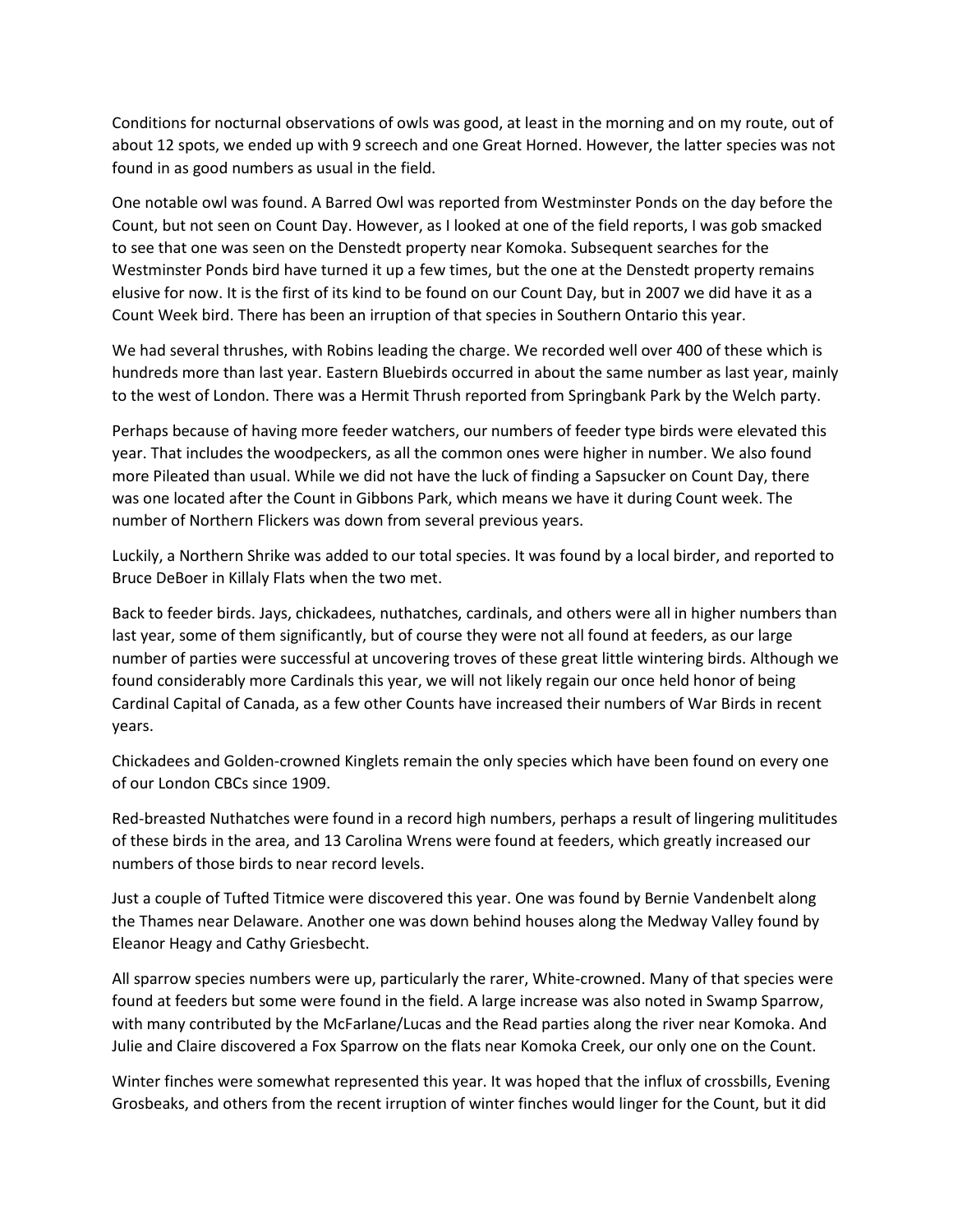not happen as planned. There was one flock of White-winged Crossbills spotted on our Komoka Creek walk. Though only a few groups reported Redpolls, Reuven had a mob of almost 100 out near Regina Mundi, of which 2 were Hoary Redpolls, our third time for that species on the Count. Goldfinch were present in higher numbers than last year, and I already mentioned the increase in Red-breasted Nuthatches, both species which occasionally move south in numbers. As well, there were a good number of Pine Siskin found. Although not noted on Count Day, a green morph of that species was found at Lucas Foerster's feeders during Count Week.

For the second year in a row, no Horned Larks were found on the Count, though Chuck Sperlich and his wife did manage to get a small flock of 30 Snow Buntings. They also were the first to report a blackbird species other than Starlings, a single Common Grackle, seen on a wire near the intersection of Fanshawe and Hyde Park Road. A second of that species was at the feeders of the Wiltons.

Blackbirds are usually in short supply, but two separate incidences provided some remarkable results. At the Westminster Dump, besides many Starlings, Reuven found a flock of over 300 Brown-headed Cowbirds, almost 8 times our number from last year though not near the maximum we have had. Redwinged Blackbirds are a common nesting species but rare in the winter. We have had them on about 1/3 of our Counts. The total number seen on the 35 Counts was 90, with about 1 to 5 being the usual numbers and usually at bird feeders. But a large flock of about 93 was noted by two parties, the Verboom party near the mouth of Komoka Creek, and just across the river at the Belvoir Farm, by Bernie VandenBelt.

I wanted to share a few stories which were related to me with our bird lists. Several of us have found active beavers on the local waterways. Ken Clarke mentioned seeing several large trees along Stony Creek being chewed down. On our route, there is now a beaver dam on the Komoka Creek, and a lodge. Surprisingly, much of the construction included corn stalks from the nearby agricultural fields which would have been used before the harvest and the beavers were probably eating the corn as well. A couple of us walked over the creek on this dam, which was very well built and not damaged by us walking on it at all. The beavers were fast asleep in a nearby lodge. Lissette Verbeem mentioned they also saw a mink and muskrat on their route near Hyde Park. I heard from Chuck Sperlich that he watched a mink try to catch a mallard, from underwater. I imagine many of us saw deer, or their signs and perhaps signs of other creatures. I know most of you have stories of your routes, favourite memories of your walk, and the feeder people will hopefully have had some of their favourite visitors at their feeders.

Since we were not able to gather for our usual Potluck dinner after the Count, all information was sent to me via the internet. With hope we will be back to normal next year, as I really miss that social gathering and the round-up of our best sightings.

I want to thank all the participants for their efforts and encouragement his year. When I first took over compiling the London Count in 1983, we had very few participants and teams compared to this year. It made the Count a snap to collate, but I was glad to open this worthwhile activity to more and more observers over the years. I hope that everyone gets a lot of happiness out of participating in such a worthwhile project. I know several teams which have children and grandchildren taking over the routes. I hope such traditions continue. I encourage every team leader to promote their route to fellow birders and family members who may not be involved yet to keep our Count successful. Each route and feeder provide important data to a long-running event.